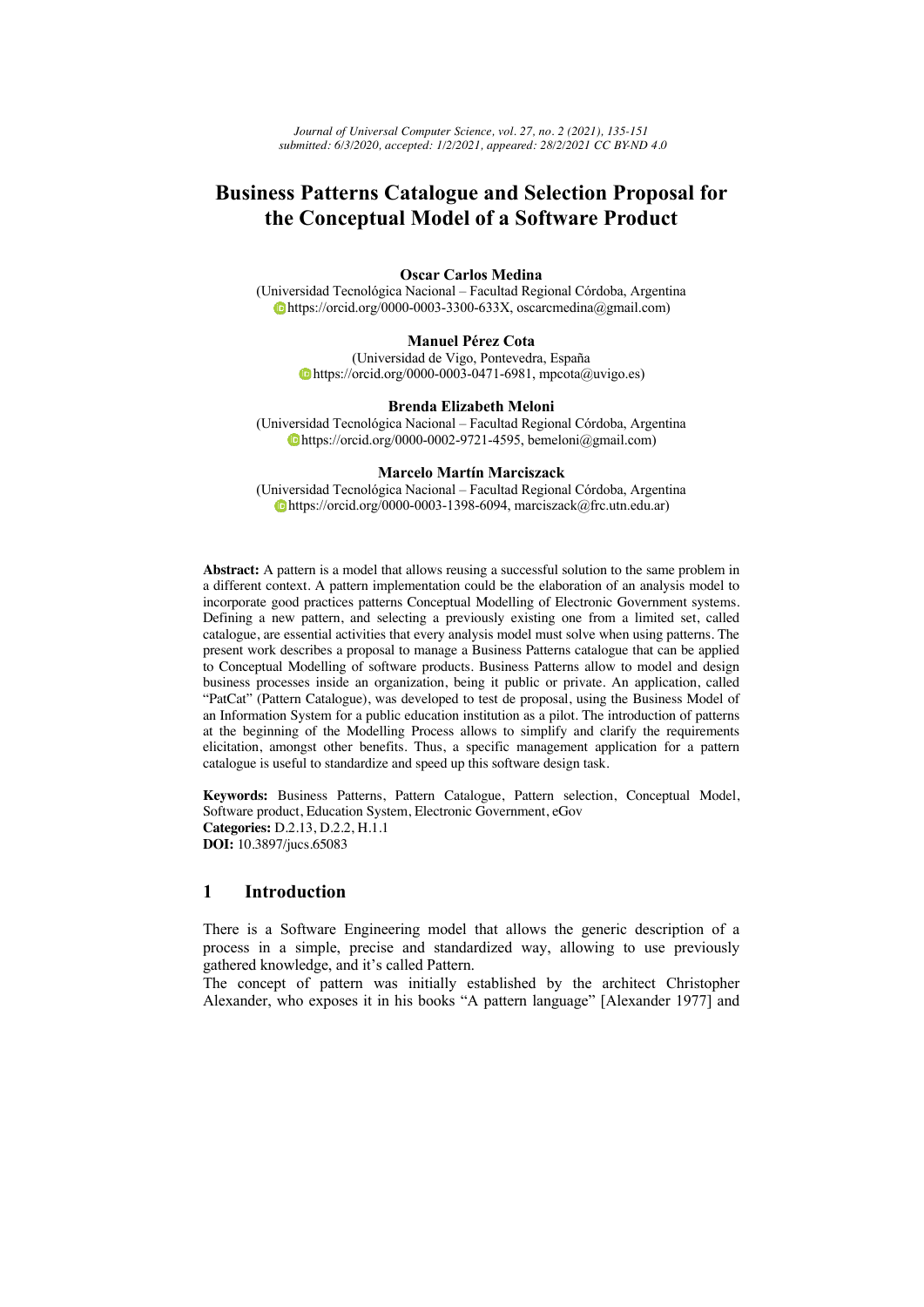"The Timeless Way of Building" [Alexander 1979]. He defines that "*each pattern is a rule of three parts, that expresses a relation between a specific context, problem and solution*" [Alexander 1979].

Another foundational concept developed in these publications is the Pattern Catalogue, which is a set of patterns in the same domain as the problem. Even if Alexander's intention was to create a structured method to extend architecture to nonspecialized people, his accurate concepts allowed to be extrapolated to object-oriented software development domain fifteen years later.

Therefore, this pattern idea is used in software design by Gamma, Helm, Johnson and Vissides, who publishes the most important work about this subject: "Design Patterns: Elements of Reusable Object-Oriented Software" [Gamma et al. 1994], in accordance to Object-Oriented Programming paradigm. The second part, constituted by chapters three, four and five, introduces a catalogue of twenty-three patterns, which are all interconnected and classified in relation to their purpose in three categories, called "Creational", "Structural" and "Behavioural", and in two application domains: "Class Pattern" or "Object Pattern" [Gamma et al. 1994].

This book spreading originated patterns proposal for the different stages of software development, creating specific types for each one of them, as in the case of business processes patterns.

Patterns help leveraging the collective experience of specialized software, where engineers represent the existing and proven experience in systems development.

According to Eriksson y Penker [2], each pattern handles a determined recurring problem in the design or implementation of a software system. They state that Business Modelling Patterns allow obtaining the model resources, organizations, goals, processes and rules for the company. In their work, they present a catalogue of twenty-six business patterns for business modelling represented with UML, spreading their "*common business modelling experience and knowledge packaged in the form of reusable patterns (Resource and Rule Patterns, Goal Patterns, and Process Patterns)*" [Eriksson and Penker 2000].

A proposal to catalogue and choose Business Patterns for Conceptual Modelling of systems is developed in the present work, and it is experimentally implemented through "PatCat" (Pattern Catalogue). This is the name given to a web application that enables the management of a Business Pattern Catalogue applied to real E-Government cases in order to ease its construction by simplifying and clarifying the modelling stage.

## **2 Business Patterns Catalogue**

#### **2.1 Key Concepts**

Electronic Government is "*the application of ICT (Information and Communication Technologies) to Government processes*" [Medina et al. 2018a]. ICT are considered "*as a dominant element to improve urban factors such as life quality, urban operation and services, and its economic, social and environmental supply"* [Estrada et al. 2018]. Also called E-Government or E-Gov (E prefix meaning "Electronic"), it contains information systems that support the Public Administration processes.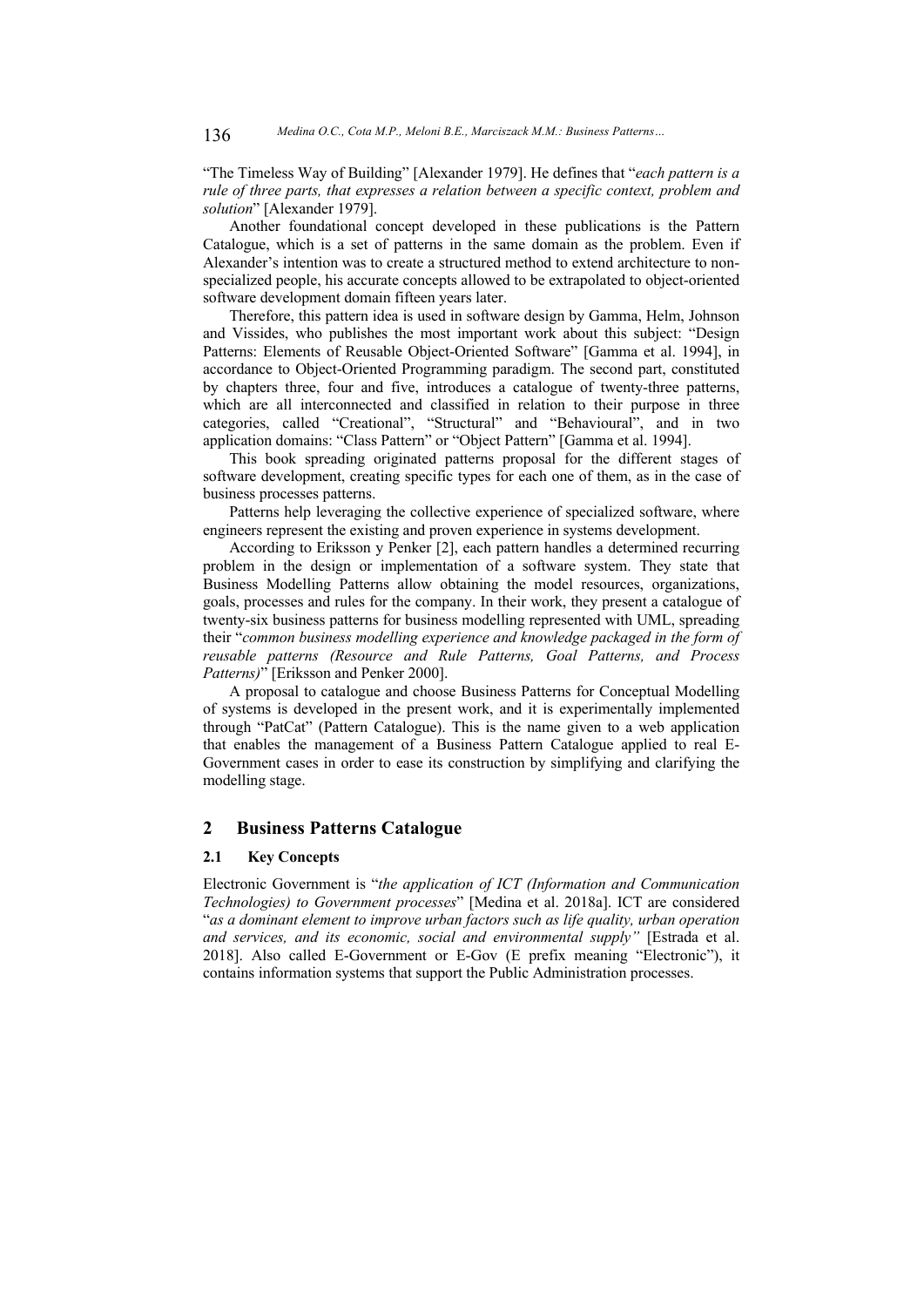Good Governance Practices are related to these processes. Good Governance Practices are *"all initiatives and experiences that help improving the effectiveness of government actions and that positively affect the citizens' quality of life, achieving a tangible impact on communities"* [Varela Rey 2016].

Good Governance Practices are used as reference in the construction of public software [CLAD 2015]. Thanks to the development of new technologies, *"the effectiveness and utility of electronic systems is being used to build a better e-service for citizens"* [Vo and Lai 2014].

These Good E-Gov Practices can be described with Business Patterns in the public software Conceptual Modelling stage.

The Conceptual Modelling of a system has the goal to identify and explain the important concepts of a problem domain, identifying the attributes and the existing relations between them. According to Sommerville, the Conceptual Model of the system is done in the first activities of the "Rational Unified Process" of software development: business modelling, requirements elicitation, design and analysis [Sommerville 2011]. Business Patterns applied to Conceptual Modelling achieve the reuse of knowledge and experience from previous systems, encapsulated in concrete design and analysis solutions, allowing the validation and verification of functional requirements. They are incorporated to the Conceptual Model together with other patterns that fulfil different stages of modelling, as can be seen in Figure 1.



*Figure 1: Introduction of Patterns in Conceptual Modelling*

The need for a catalogue to classify and group de patterns in relation to their common features arises at this instance, therefore enabling an agile selection when they are needed.

#### **2.2 Business Patterns**

Patterns establish generalized solutions that allow to solve common problems in different business situations, can be reused several times, combined and adapted to the context where they are applied [Eriksson and Penker 2000]. Patterns are not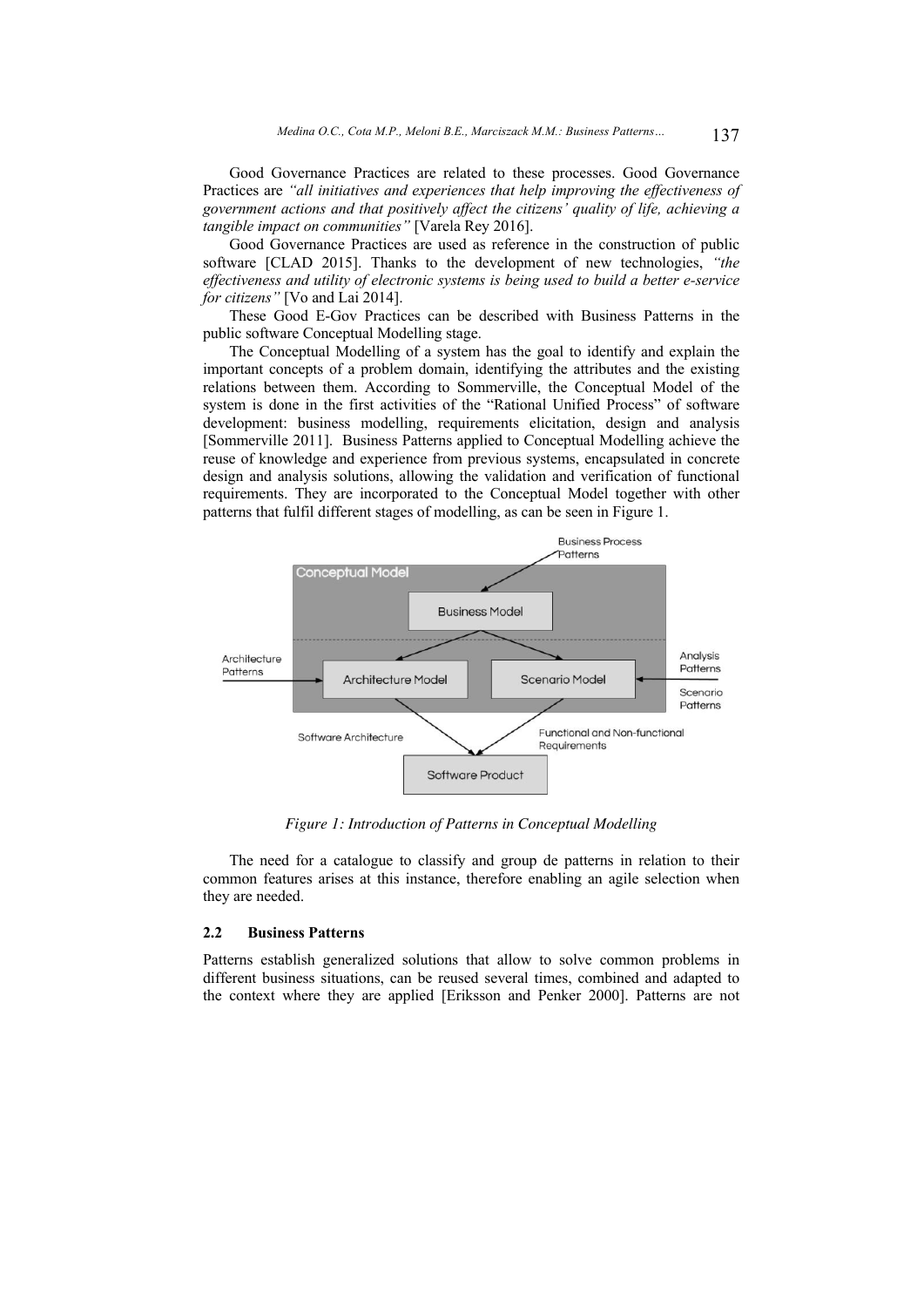invented nor created; they exist in the models that describe real life business. Thus, they need to be identified and described in a systematized manner. The also specify businesses vocabularies and can be considered prototypes for production.

Eriksson y Penker distinguish three pattern types, in relation to the problem they address:

- Business Pattern: they tackle organizational domain problems, such as the definition and relation of processes and business rules, organization vision and corporate goals.
- Architectural Patterns: they address de architectural design problems for information systems.
- Design Patterns: they are used in situation where the analysis is already described and focused on producing flexible and adaptable technical solutions.

Business Patterns have the highest level of abstraction, enabling to work with business processes, and are classified in three categories:

- Goal or Objectives Patterns.
- Processes Patterns
- Rules and Resources Patterns.

Goal or Objectives Patterns are models that describe the problem-solution relation with the objectives of a business process. The goal modelling is a critical subject since it affects de global way in which the system will be built. From this point of view, it can be concluded that the processes describe the way to achieve the specified goals with a set of predefined rules and resources.

Processes Patterns are behavioural patterns whose goal is to improve the quality of processes, workflows and other models.

Resources and Rules Patterns provide guidelines for the modelling of rules and resources in the business domain.

Different authors have made several proposals about the basic attributes that patterns need to have, including Gamma, Larman, Fowler, Coplien y Schmidt, amongst others.

The unifying criteria of the attributes template defined by Eriksson and Penker stands out due to its clarity and simplicity. Each Business Pattern is specified using the following "Business Patterns Template":

- Name.
- Intent: general goal of the pattern.
- Motivation: the "forces" that help reach the solution.
- Applicability: problem situations to which the pattern can be applied and this pattern solves.
- Structure: graphic representation of the pattern in standard UML. Class, object, sequence and activities diagrams are allowed.
- Participants.
- Consequences: how this pattern helps to solve the goal defined in Intent, and the problem situations in Applicability
- Example.
- Related Patterns.
- Source /Credit.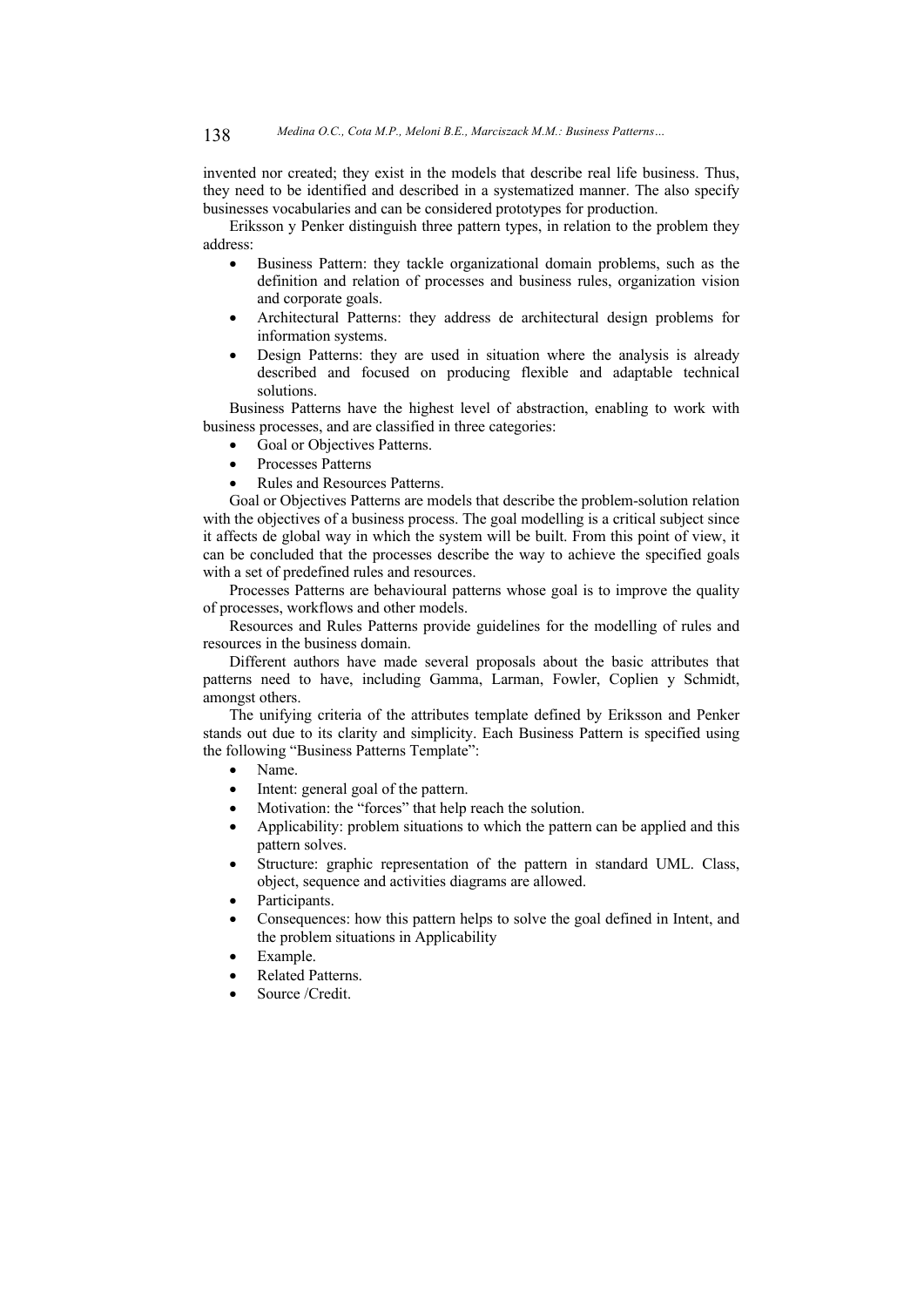Other lines of research are later identified, with processes patterns supported by collaborative efforts of specific standardization. One of them, for example, is Barros who proposes process architecture patterns to design components of a complete system, and invites to use an open pattern development in the Business Model both for public and private organizations [Barros 2019].

Considering de MDD (Model Driven Development) methodology framework that supports them, a software architectural derivation is feasible from the Business Modelling MDD uses diagram models that suffer transformations in the different stages of the construction of a system. "*MDD is the natural evolution of software engineering based in models, enriched by the introduction of automatic transformations between models",* annotated by [Pons et al. 2010].

There are previous publications [Medina et al. 2018a, Medina et al. 2018b, Medina et al. 2018c, Medina et al. 2018d, Marciszack et al. 2018, Meloni et al. 2019, Medina et al. 2019, Medina et al. 2020] from the authors of this work that develop an analysis model for the definition of patterns in the Conceptual Model of an Information System.

### **3 Proposal to manage a Business Patterns Catalogue**

#### **3.1 Model for defining and choosing Business Patterns.**

The result of the stated analysis model for pattern identification and elaboration is a set of patterns classified in different typologies. In the Conceptual Model domain, we refer specifically to Business Patterns, Analysis Patterns, Scenario Patterns and Architectural Patterns.

The scope is focused only on Business Patterns in order to carry out this first approach to pattern cataloguing. Goal - Problem Patterns are the one that stand out amongst Business Patterns, since they define the problem-solution relation of a business process, which they support. Other patterns that complement the functional description for the same business process are also stored: Processes Patterns, and Resources and Rules Patterns. A novel unified graphic is put into consideration in relation to Business Patterns, since it allows an agile visualization of Process Modelling Patterns: basic process structure, interaction process, layer providing process and action workflow [Marciszack et al. 2018].

Besides the "Business Patterns Template" information, previously detailed, keywords are added to introduce the value or importance the pattern has to solve the problems of the business process in which it was implemented. This component is required to develop a standardized and specific thesaurus for the catalogue, and to be more efficient in the text mining functionalities when analysing the initial description of the problem, during search.

Thus, choosing a pattern from a reduced set called catalogue is another one of the critical tasks that must be solved by any Modelling activity that uses patterns.

A method, found in the literature, address the selection of Scenario patterns. Scenarios are formal descriptions of a defined situation inside a domain context.

An alternative for choosing a Scenario Pattern is to use a decision tree with a series of questions about the process, defined by Ridao, Doorn y Leite heuristics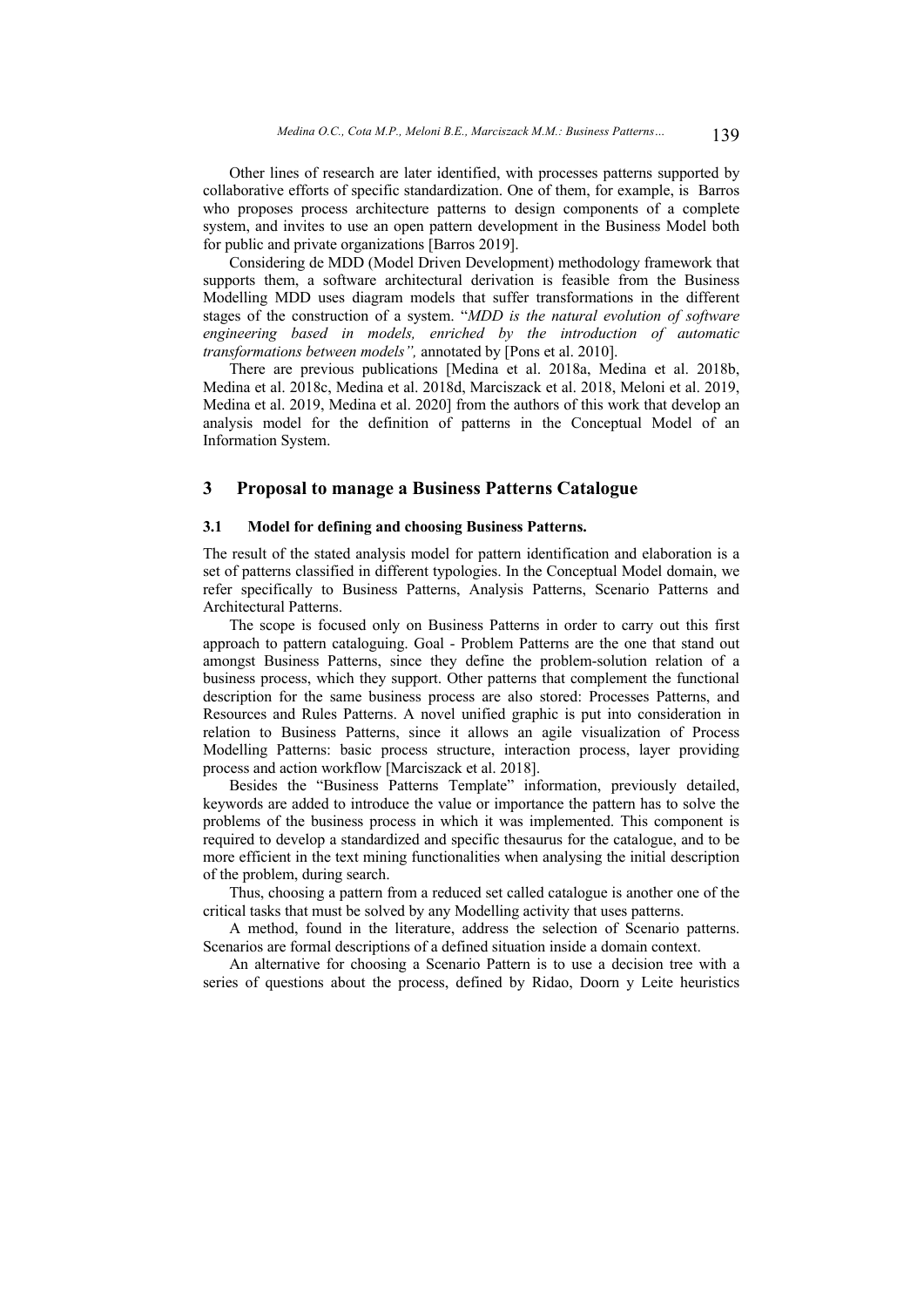[Ridao et al. 2000]. They present a predetermined classification of Scenario Patterns and a set of precise and easy to answer questions.

A proposal for a Scenario Patterns Catalogue is done in a later work by [Cortés Bravo et al. 2016], supported on the heuristic by Ridao, Doorn y Leite. It is linked to a concrete study case in the telematics domain, and they state the pros of using scenario patterns as a tool for introduction and improvement of organizational processes.

These kinds of proposals are probably not sufficient support for inexpert designers or for high abstraction level patterns. In this case, data mining techniques can be used to allow the component analysis of patterns inside the catalogue and, with interaction with the designer, suggest the best-fit pattern for the problem. Bouassida presents an interactive method for pattern selection, implemented in a Design Patterns catalogue [Bouassida et al. 2015]. Paz Menvielle also proposes searching patterns in free text writing, inside a limited domain, represented in a directed graph database. [Paz Menvielle et al. 2018].

This work also starts from the natural language analysis in the problem description made by the designer. The search for keywords inside that description is carried out first during the business modelling, and can be applied early in Conceptual Modelling. The next step consists in finding an Objective Pattern with associated keywords for the system that we are Modelling, since problems solved by the process are described in this type of pattern. Later on the Business Processes Pattern is obtained in a unified graph, proposed by [Marciszack et al. 2018], which develops the relation between the involved processes and how the resources change between them. The specification of this pattern's main process may have other kinds of associated patterns, such as Analysis Patterns and Scenario Patterns that complement the functional specification of software requirements, as shown in Figure 1.

#### **3.2 Pattern Catalogue Prototyping**

"PatCat" (Pattern Catalogue) is a web catalogue of Business Patterns applied to successful implementations of Electronic Government. The application is developed under the scope of the academic research project called "Analysis model for application of Good Practices Patterns in Conceptual Modelling of Electronic Government" [Medina et al. 2018b]. The project's goal is the definition of good practices patterns for E-Government than can be used Conceptual Modelling of public organizations web sites, in order to optimize some software quality dimensions during their construction, such as reusability.

In the same way that other information systems solve well defined problems, it would be advisable that a set of best practices for Conceptual Modelling of digital citizenship portals is made available, which could be referred to and leveraged as a baseline for requirements specification at the starting phase.

The "PatCat" catalogue allows registering Business Patterns grouped by pattern type and business process. The initial planned functionalities are reduced in order to make the tool available to allow experimenting with this proposal, following the guidelines of Evidence Based Software Engineering [Wholin et al. 2012, Genero Bocco et al. 2014].

It is important to say that future software versions must include all functionalities to withstand the maximum generalization level.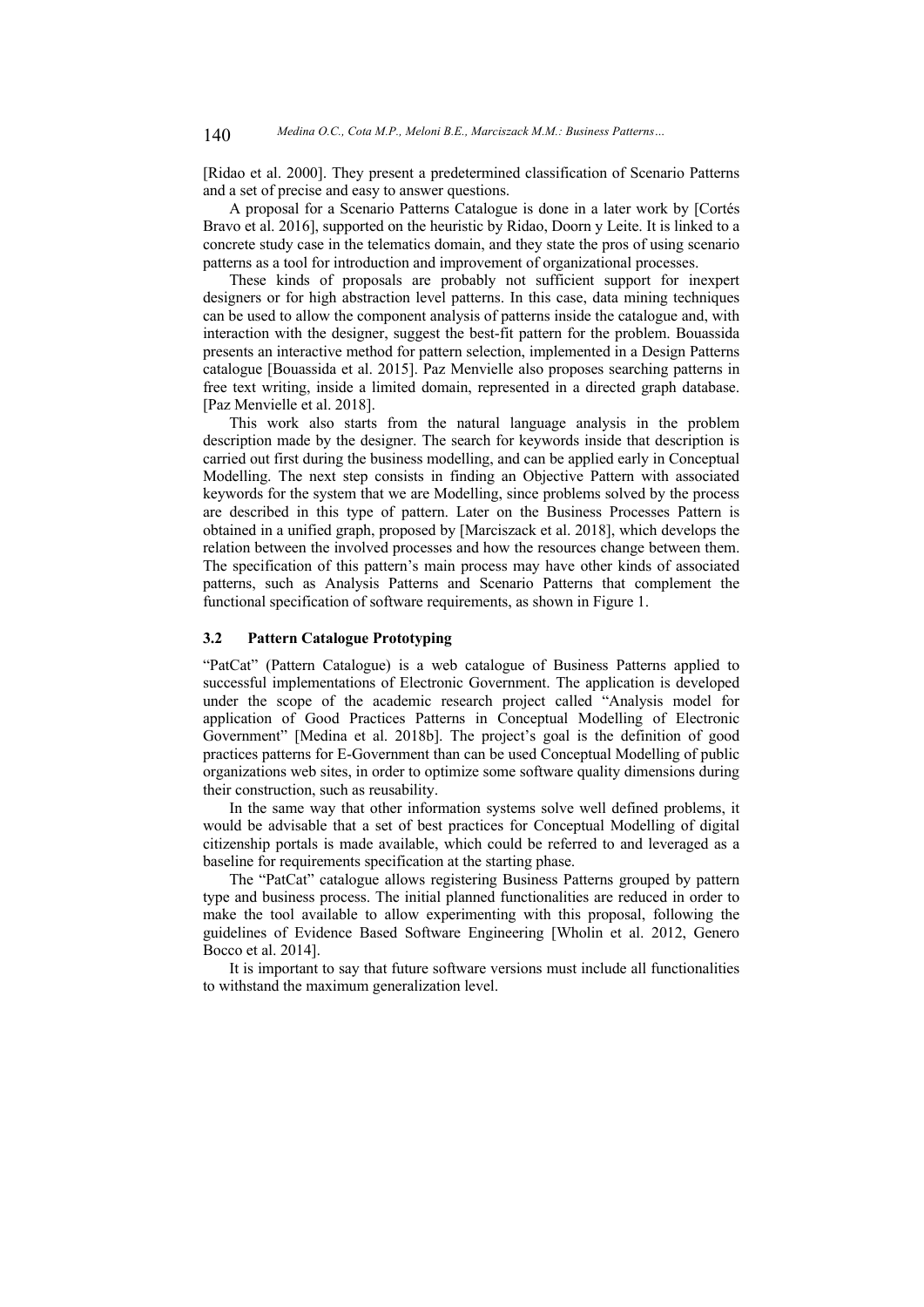Figure 2 shows the Electronic Government pattern screen from a selected process, and the input of the general description of the public problematic to be solved:

| Catálogo de Patrones E-Goverment                                                                                                          |                |
|-------------------------------------------------------------------------------------------------------------------------------------------|----------------|
| En la siguiente sección describa su dominio de problema y/o seleccione un<br>proceso de negocio para realizar la búsqueda correspondiente | T Z            |
|                                                                                                                                           |                |
|                                                                                                                                           |                |
|                                                                                                                                           | $\blacksquare$ |
|                                                                                                                                           |                |
|                                                                                                                                           |                |
| Proceso de Negocio<br>Monitoreo de Seguridad laboral v                                                                                    |                |
| Ejecutar Búsqueda                                                                                                                         |                |

*Figure 2: "PatCat" search screen*

For example, for a business process catalogued as "Work Safety Monitoring", searching terms such as "work risk" or "safe environment" could appear inside the problem domain description. These keywords must be associated in the Business Pattern Catalogue, especially in the Objective Patterns, so that they can be chosen.

From now on, the vector model used to develop the search algorithm for the catalogue is exposed.

#### **3.3 Pattern Search Engine Architecture**

The main idea of the data model for the search engine is that every document stored in the database, in this case catalogue patterns, is represented as a vector in a kdimensional vector space. Each coordinate is a number, which indicates the value of a term identified as keyword in the query, for each document in the catalogue. This entry values are translated to input variables of a mathematical model that allows to compute the relevance of a document for a given query. The value assigned to each document for a given query allows creating a relevance order.

This sorting and assessment are solved with an inverted indexes structure constituted by two elements:

- Vocabulary: set of every unique term registered in the database.
- Publication list: the list of documents linked to queried terms and their relevance value, for every existing term.

When both structures where obtained, a simple query solves the search providing the most relevant documents as answer.

### **3.4 Technical Specifications of "PatCat" tool**

"PatCat" tool is constituted by the following technical dimensions: Front-end, Backend and a Database.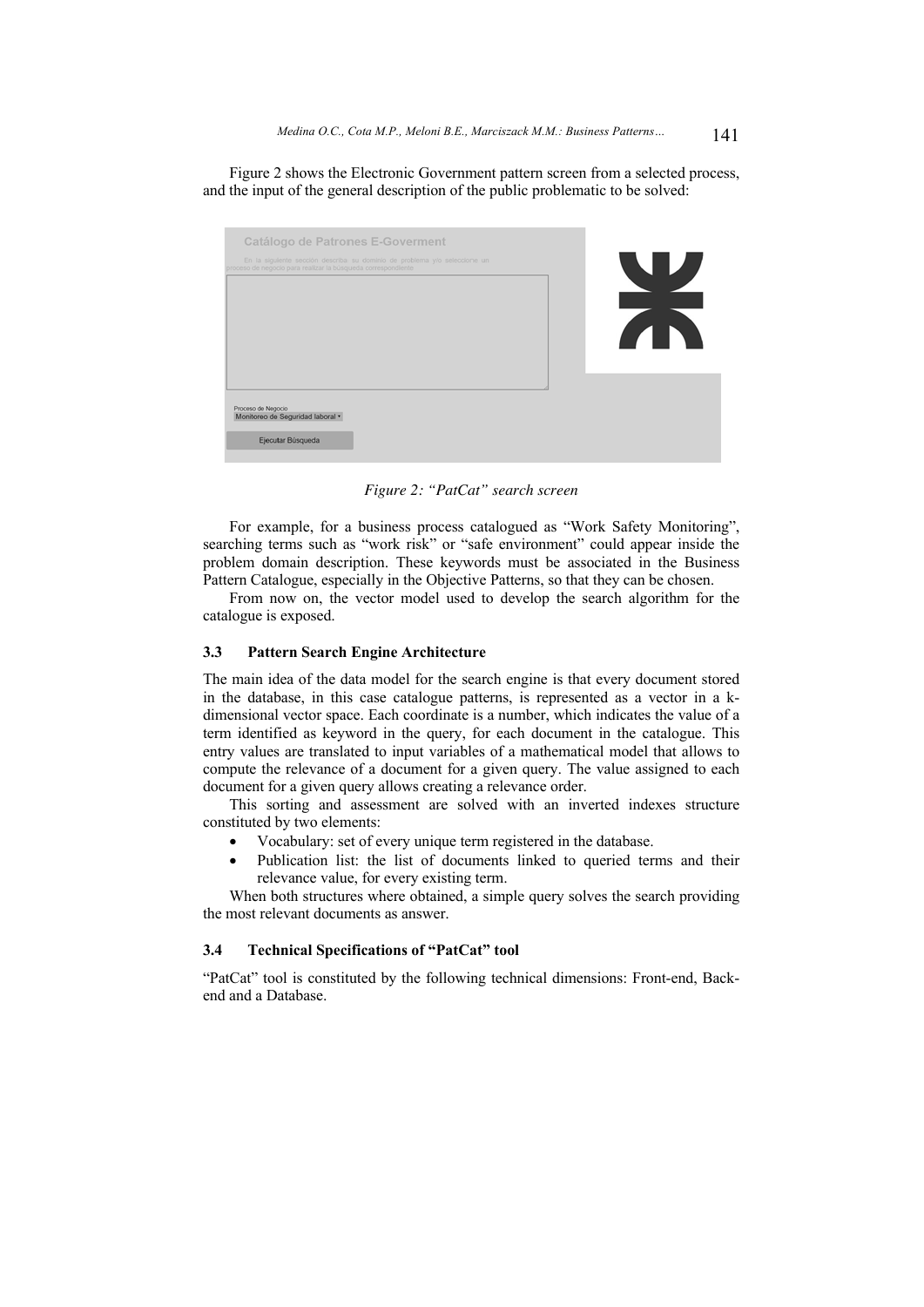- Front-end: The web application structure answers the HTML5 standard, along with the Pug template engine, that enables a faster and simpler coding for view optimization. On the other hand, web pages execute Javascript code with Ajax and CSS when published, to provide styling and formatting to user interfaces. The text editor used is "Visual Studio Code", which is prepared to build and debug web and cloud applications.
- Back-end: Developed in Node.js programming language, combined with Express.js, a fast, minimalistic and flexible web infrastructure for Node.js (see Figure 3). This plugin provides a solid API, with utilities and methods for HTTP publishing and middleware for web and mobile app development.

```
Schema = mongoose.Schema,
appPattschema = new Schema ({}appPattName: { type: String },
    appPattImg: { type: String },
    appPattBody: Schema.Types.Mixed
},
€
   collection: 'appPatterns'
\}appCaseSchema = new Scheme (appGovProc: { type: String },
    appTitle: { type: String},
    appPatterns: [appPattSchema],
    appPaper: { type: String },
    appDescription: { type: String }
},
    collection: 'appCases'
\}),
```
*Figure 3: Back-end code snippet*

- Database: A document-based, distributed and general-purpose database, MongoDB, is used. This database was created for web, mobile and cloud development. It offers a powerful query language, rich and expressive, that allows filtering and sorting by any attribute, regardless of how deeply nested it could be inside a document. It is compatible with aggregations and other use cases such as advanced text query.
- Class diagram: Business processes, classified by category, are registered at a higher domain level (see Figure 4). For example, a category could be Government Educational System and matriculation to an educational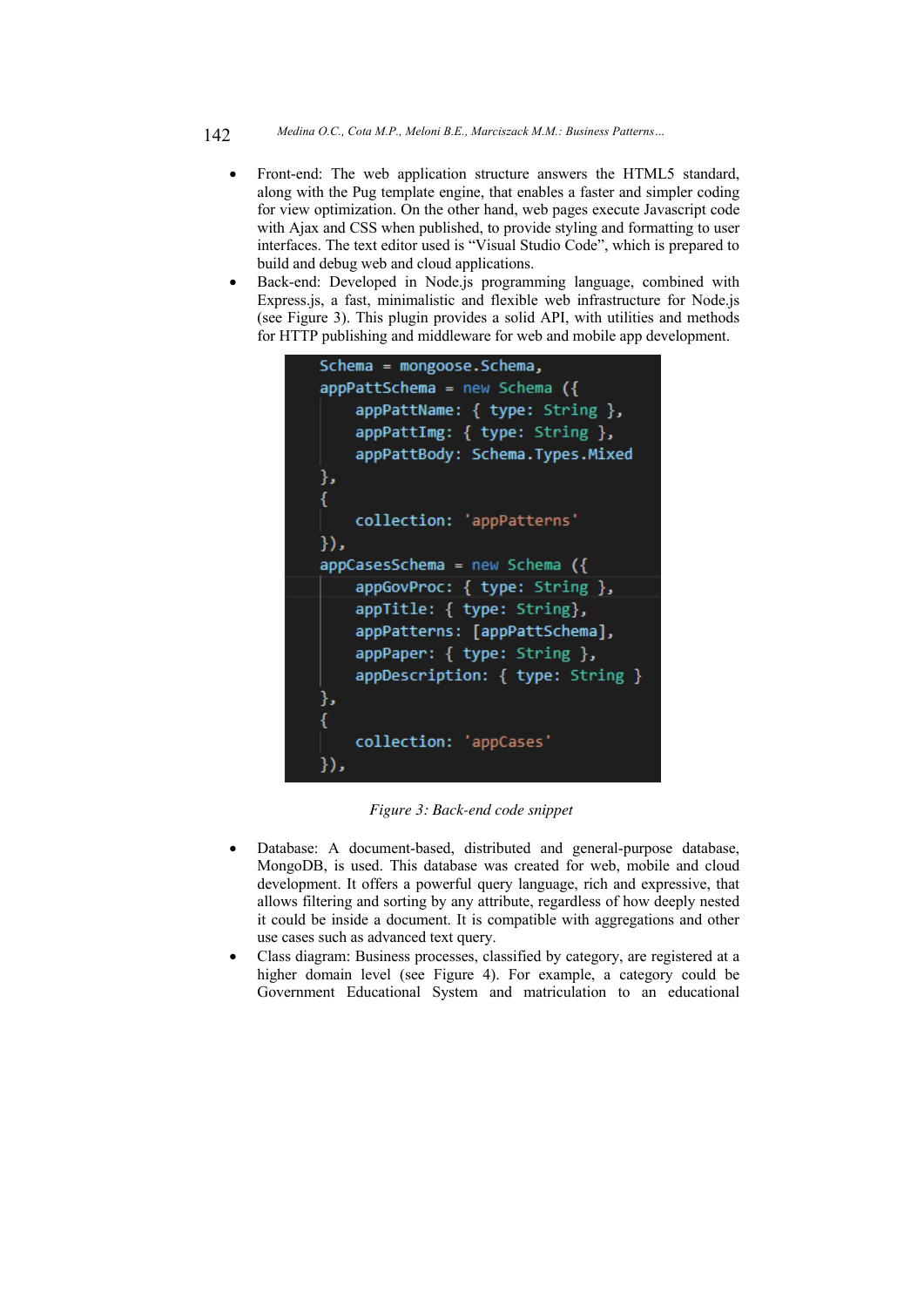institution could be one of its processes. On the other hand, patterns are grouped by type of pattern, such as Business Pattern, Analysis Pattern, etc. The type of pattern is a recursive class which enables hierarchical grouping, such as an Objectives Pattern is a subtype of a Business Pattern. Publishing a pattern to the catalogue establishes a relation between a business process and a defined pattern. Furthermore, it has search words or terms associated valued by frequency. Vocabulary classes, as explained in the data base description, manage terms. Finally, the elaboration and diffusion in academic and industry fields is supported by the referred scientific publications in each catalogued pattern.



*Figure 4: "PatCat" class diagram*

## **4 Study case of Business Patterns applied to Public Software Modelling**

To test "PatCat" with a real example, Objective Patterns where catalogued in the Business Modelling for an academic management system of Cordoba Government: the State Educational System.

The selected business process for this test is the "Inscription to a school or institution", where only Objective Patterns are modelled.

The Education System of Cordoba Province is a system of considerable complexity, constituted by around 5000 public and private schools, and 900.000 students approximately. It is structured in four educational levels: Initial, Elementary, Mid and Superior, and four different types of education: Common, Special, Adults and Technical. The combination of educational levels and types is detailed in Table 1: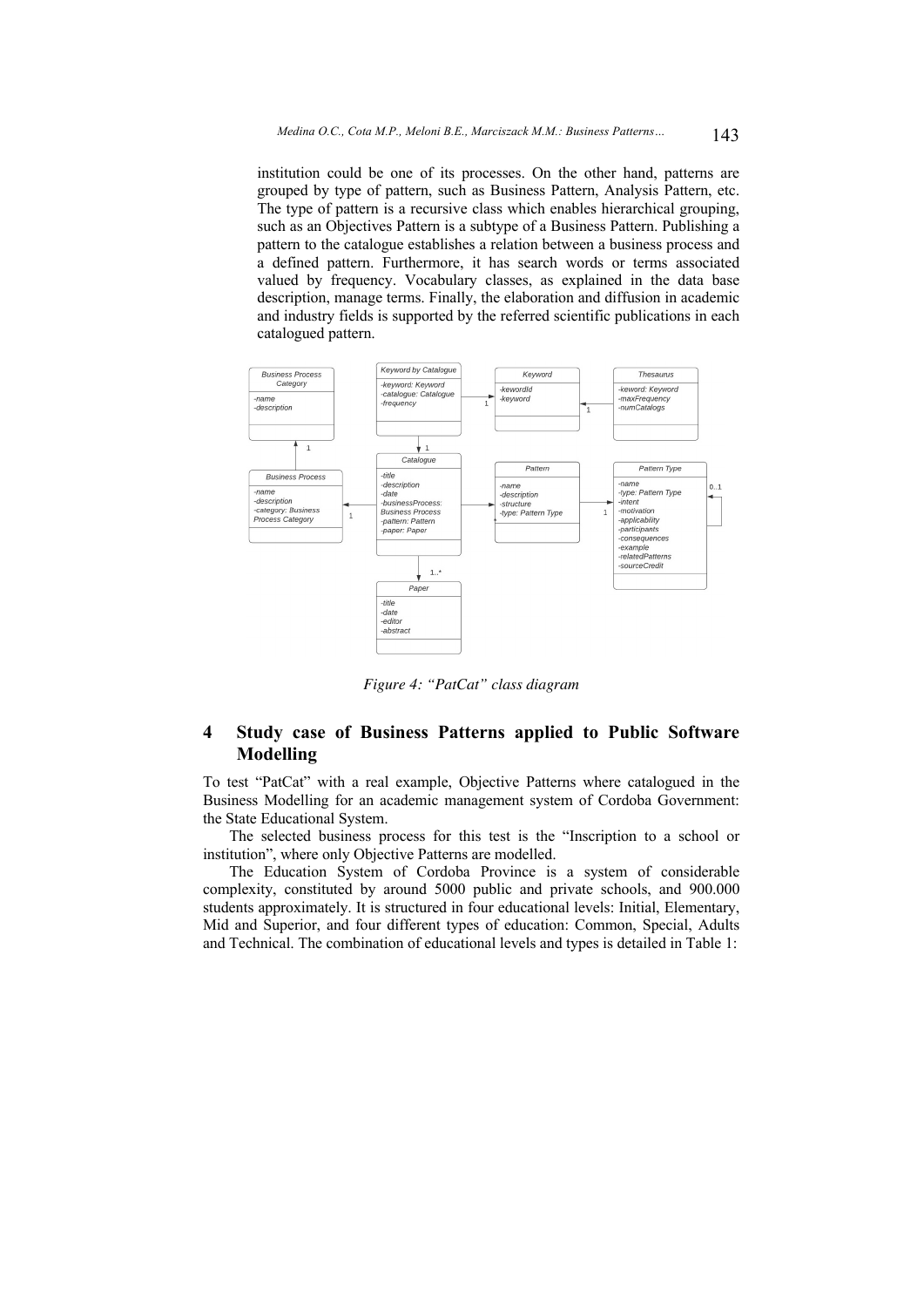| <b>Levels</b> | <b>Educational types</b> |                |               |                  |
|---------------|--------------------------|----------------|---------------|------------------|
|               | Common                   | <b>Special</b> | <b>Adults</b> | <b>Technical</b> |
| Initial       |                          |                |               |                  |
| Elementary    |                          |                |               |                  |
| Mid           |                          |                |               |                  |
| High          |                          |                |               |                  |

*Table 1: Relationship between Educational levels and types*

Inscription to a school or institute is the process of registering a person as student in a school or institute. This definition applies to every educational level, with some exceptions. A person can enrol only once in the superior level to a school and career and in the other levels must enrol every school year. Cordoba Province only allows a student to enrol in one school, and at the superior level, he/she can enrol in more than one school, since a student can do more than one career and can assist to different institutions.

The initial level offers up to three study years called classrooms. This can be three years, four years and five years. Elementary and mid are constituted by six years of study called grades or years respectively. Furthermore, a school can offer more than one course for each year of study, which are called divisions and symbolized with letters: A, B, C, etc. Such as, second grade A or first year B. Few schools have the complete offer and, in addition, there can be more than one classroom for every year and, like in previous levels, letters identify divisions.

Mid schools are constituted by two cycles: basic cycle and specialization cycle, with three years each. The basic cycle is common to every schools of the same level, but there are some extra subjects in private and rural schools. Most Mid schools with technical specialization have four years in the specialization cycle.

The enrolment in superior level is addressed as the inscription to a career, this is unique and a student can have more than one enrolment in the case that he/she wants to do more than one career. Figure 5 shows the general enrolment process for the Educational System of Cordoba Province:



*Figure 5: Enrolment process diagram*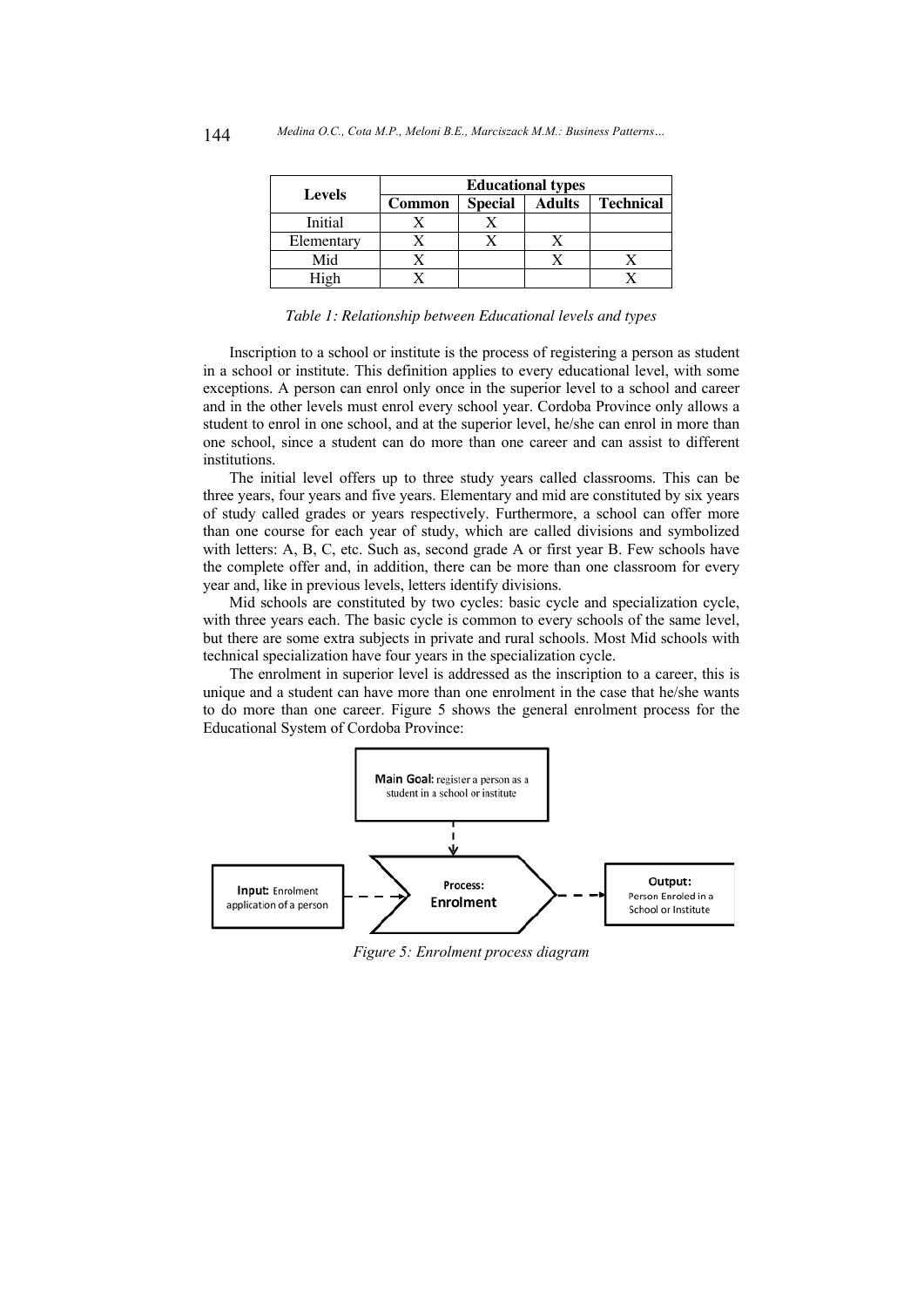#### **4.1 Objectives Pattern applied to the process of Enrolment to a School or Institute.**

To model objectives in business processes there is the Objectives Pattern that is made up of three other patterns:

- Objectives Decomposition Pattern.
- Objectives Assignment Pattern.
- Objective Problem Pattern.

These patterns are generally applied in the presented order and, obviously, are interrelated.

Elementary School with common education type is selected among the available educational levels and types in the Government Educational System (see Table 1), and the patterns in this example will be applied to it.

## **4.2 Objectives Patterns Application**

Every student of elementary school with common education type is enrolled in a grade and a division, such as second grade A. The division, as previously stated, is used to identify more than one grade of a same level. There is a uniform syllabus for every "Elementary Level" with common educational type of Cordoba Province. Besides assigning students to a grade or division, personal data from students is registered, as well as their tutor's data, since they are minors and need to have a person that responds for the student and the required documentation.

The first step is to apply the Objective Decomposition Pattern, then de Objective Assignment Pattern and finally de Objective - Problem Pattern.

### **4.3 Objectives Decomposition Pattern**

Starting from de global objective and the intrinsic features of each educational level and type, we can elaborate the following pattern, shown in Figure 6:



*Figure 6: Objectives Decomposition Pattern of the Enrolment process on Elementary level with Common Educational type*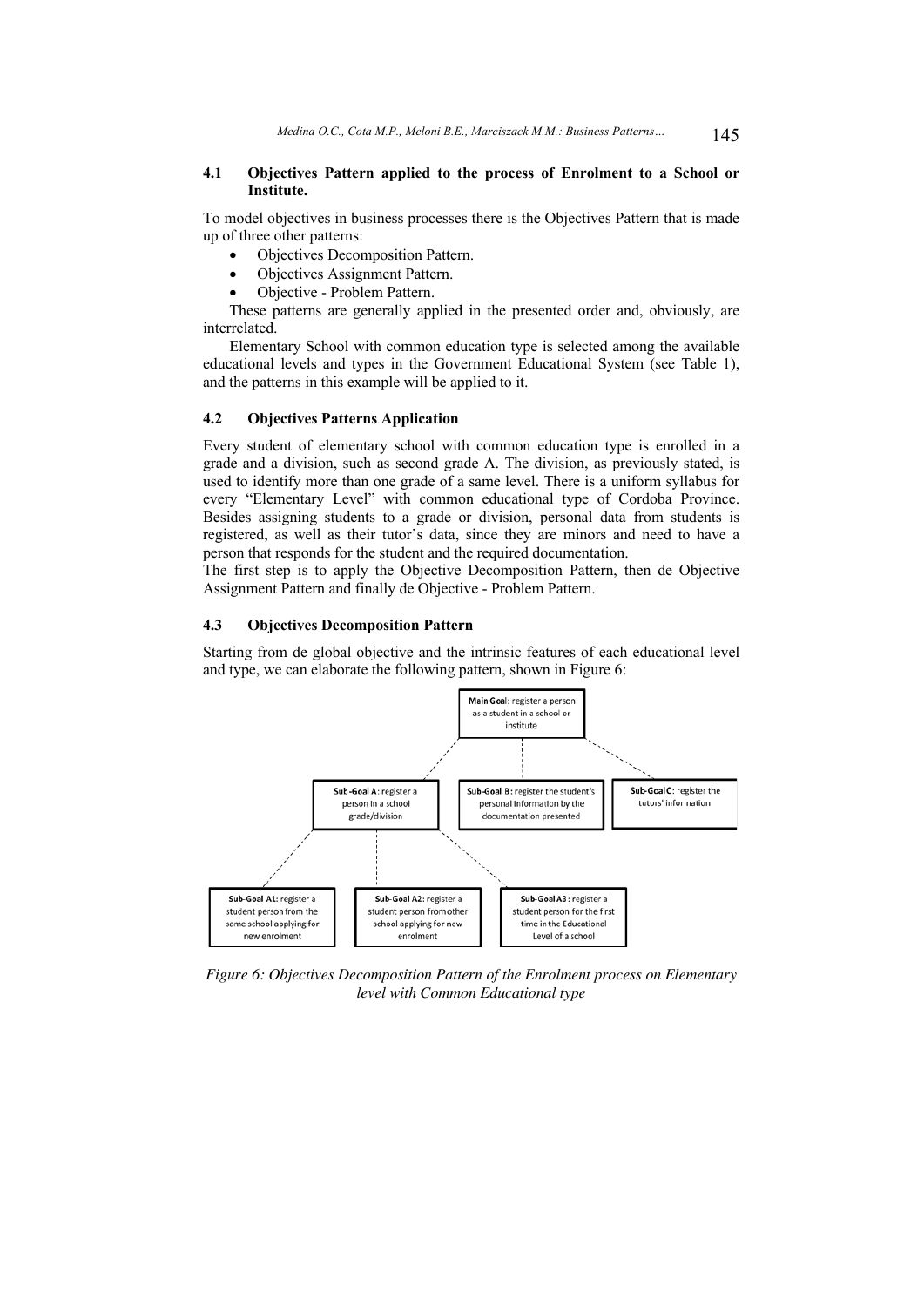#### **4.4 Objective Assignment Pattern**

The result of the aforementioned analysis model for pattern identification and elaboration is a set of patterns classified in different typologies. We refer specifically to Business Patterns, Analysis Patterns, Scenario Patterns and Architectural Patterns in the domain of Conceptual Modelling

Three sub-processes can be identified according to the application of the Objective Assignment Pattern:

- Sub-Goal A: Enrolment Management Sub-Process.
- Sub-Goal B: Personal Data Management Sub-Process.
- Sub-Goal C: Tutor Management Sub-Process.

#### **4.5 Objective - Problem Pattern**

When applying this pattern to the stated goals we found different problematic situations. Figure 7 presents an application example of the A3 Sub-Goal:



*Figure 7: Objective – Problem Pattern applied to Sub-Goal A3*

The Enrolment process for Elementary school with common education type incorporates all the processes obtained by applying the defined Objective Patterns.

The graph in Figure 7 shows the main process and its decomposition in Sub-Process related to the Problem - Objective Pattern of the A3 Sub-Goal: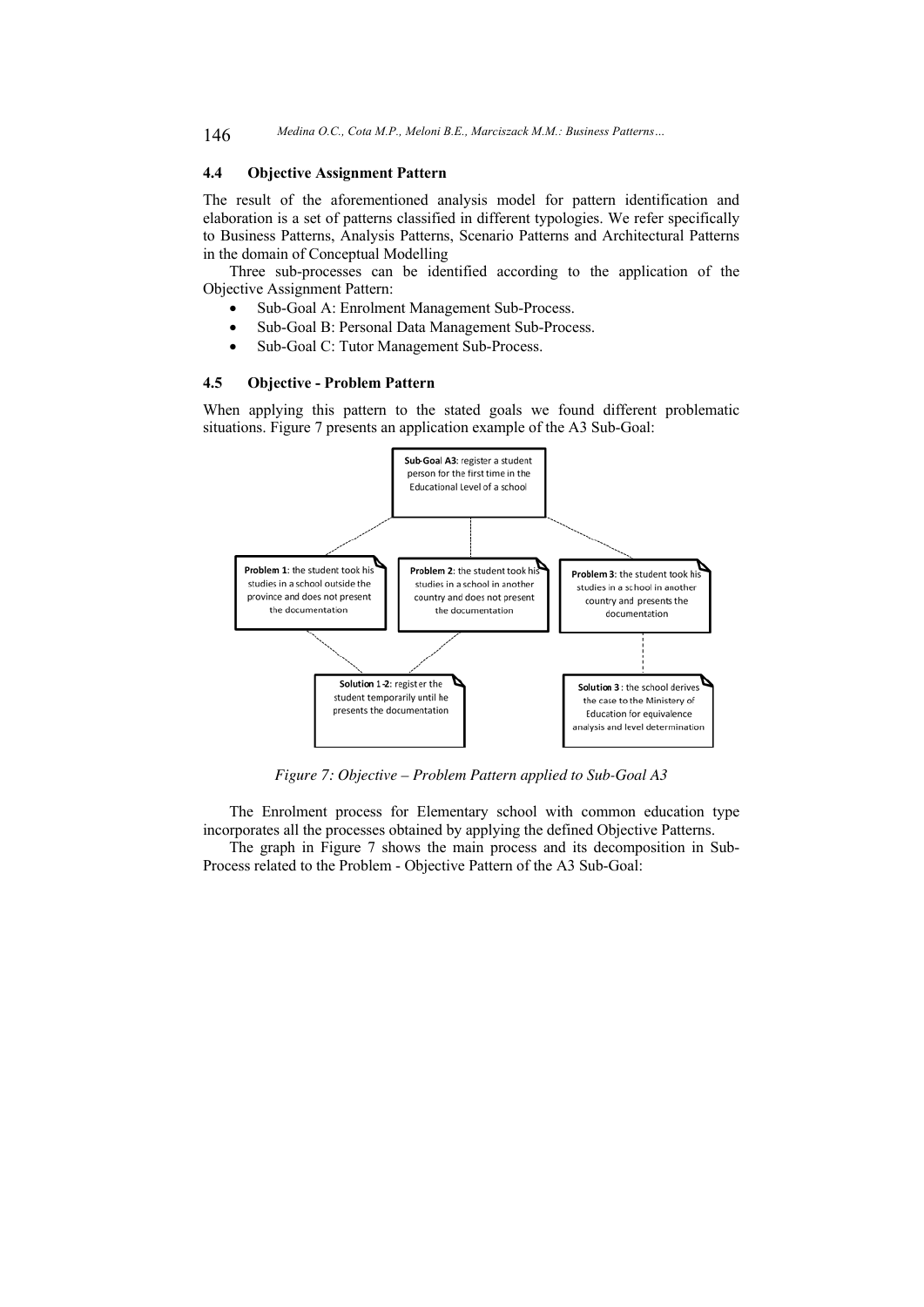

*Figure 8: Business Process Pattern of Elementary level with Common Educational type*

### **4.6 Keywords and pattern selection**

The Objective Decomposition Pattern, such as the one shown in Figure 6, is useful to determine keywords and assign a relevance value for the pattern when there are no automatized text mining methods.

Terms like enrolment, school, institute and student can be assigned a value of  $n =$ 10 in this way, since they are characteristic of the first level of the pattern, second level terms can be valued with a n -1 weight, and so on. In the application thesaurus, each registered keyword for the catalogue will have the maximum value and the total quantity of patterns associated with it, which additionally allows to measure the importance of the term in the context of the whole catalogue.

Lastly, the selection of the pattern is carried out by interaction with the application interface, which is shown in Figure 2, by introducing the summary of the Electronic Government process to model. The pattern selection is successful when the keywords can be identified, exist in the catalogue and are associated to pertinent patterns.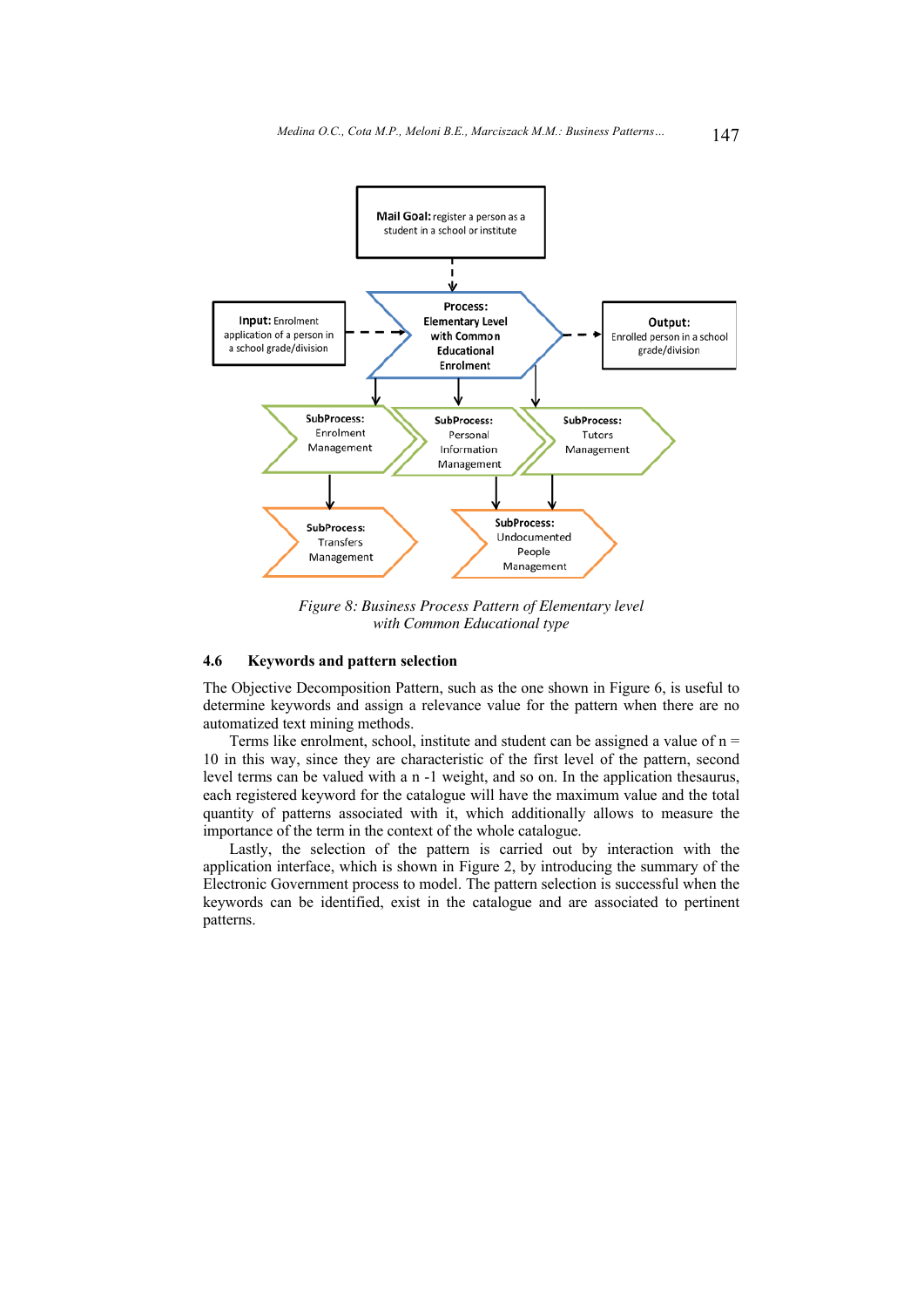### **5 Results**

In the previous section, a practical case of Business Patterns application is presented where the "PatCat" tool was used and Objective Patterns were catalogued in the Business Modelling of an academic management system of Córdoba Government: The State Educational System [Meloni et al. 2019].

This system presents different educational levels and types that make up the selected State Educational System (see Table 1). The Elementary level with a common type of education was chosen to apply the patterns in this study case. The Objective Pattern that was obtained, and that is presented in Figures 6, 7 and 8, it is applicable to four combinations of educational levels and types of the State Educational System of Córdoba Government:

- Initial Level with Common Type.
- Elementary Level with Common Type.
- Mid-Level with Common Type.
- Mid-Level with Technical Type.

In addition to the aforementioned, E-Gov software patterns were catalogued in two other domains:

- A Business Pattern and an Objective Pattern of a system of citizens inquiries to the public pension agency of Córdoba Government [Medina et al. 2019].
- A Business Pattern, an Objective Pattern and three Architecture Patterns of a mobile software that supports the occupational safety process of a public self-governed entity, whose main activity is to supply electric energy to Córdoba province [Medina et al. 2018d, Medina et al. 2020].

As a result of these first experiences, it was reliably verified that the reuse of Good E-Gov Good Practices is feasible using Business Patterns, Objective Patterns and Architecture Patterns. In this way, the purpose of every pattern was fulfilled: to obtain the solution models to be reused in information systems, with the same problem domain, adapting them to other contexts.

Through new replications of this experiment, more statistical data can be obtained and evaluated, which will allow establishing the range of conditions in which the proposed hypothesis continues to be fulfilled, without underestimating the quality of the data obtained with the current one, which has been tested. And, that it will collaborate incrementally in the selection of the presented "PatCat" tool.

## **6 Conclusions and Future Work**

Objective Patterns application in software Modelling allows to clarify the requirements elicitation, lay out problems, find solutions and similarities between the scenarios to simplify the process modelling, as can be seen in the example presented in section 4. These patterns show further advantages when introduced at the beginning of the analysis, seeking consensus on the objectives to accomplish with the process owner. This early activity and its impact in the sustainability of the software product is often overlooked.

The present work explains the first stage of a Business Pattern Catalogue, looking to reuse them in the Conceptual Model of informatic systems. The "PatCat" catalogue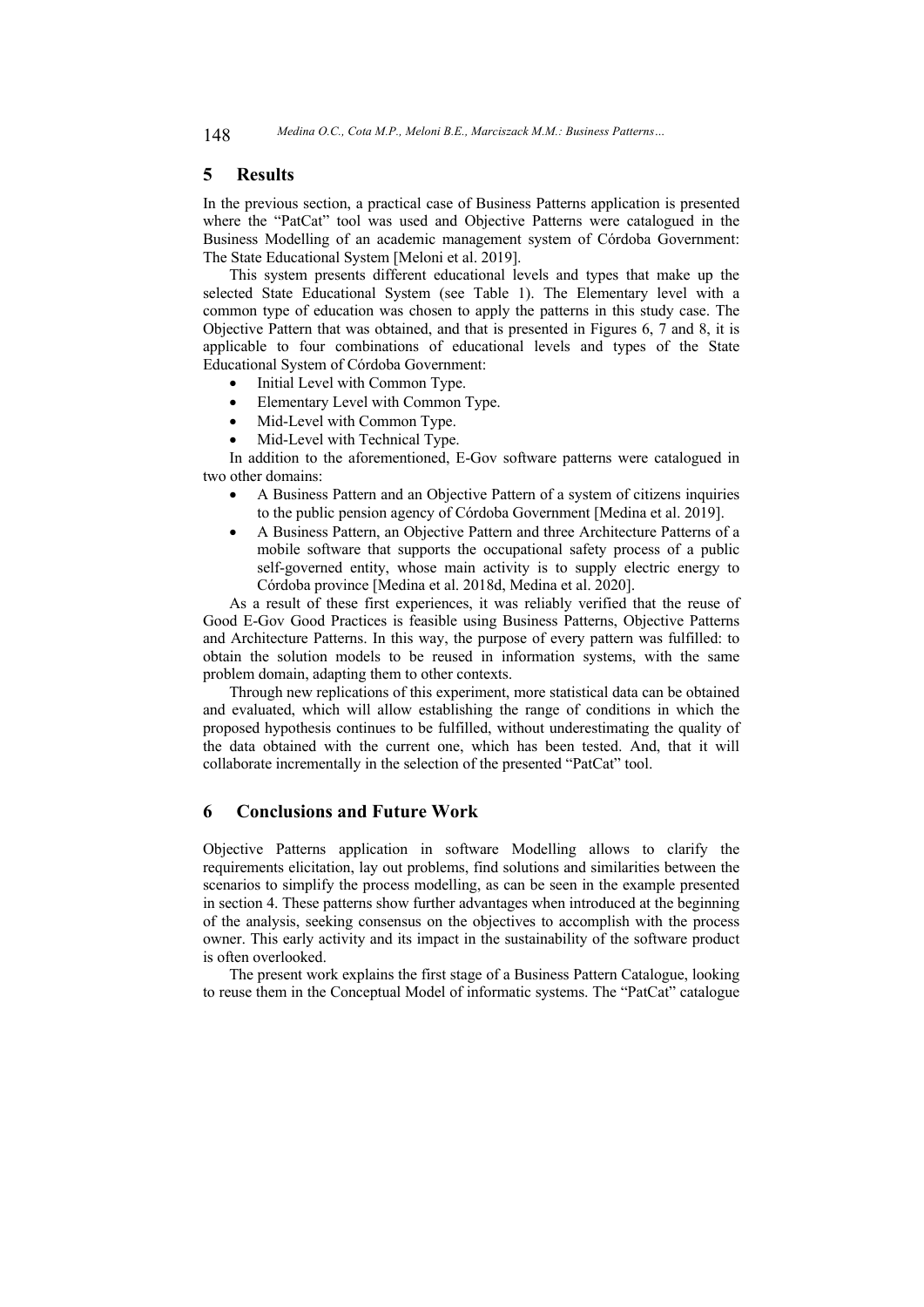allows registering Business Patterns which can be grouped by pattern type and business pattern. In this initial version, functionality has been reduced in order to obtain an experimental tool to test its usability and gather conclusions. Future versions of the software must include full functionality to withstand the maximum level of generalization. It is necessary to have a pattern management and selection model that allows to manage them systematically and promotes reuse so that the implementation of this proposal is feasible.

Pattern introduction is not time consuming, comparing it to the valuable insights obtained, and has an intrinsic ease of use that allows an agile introduction to analysis and design activities. It is an advisable good practice in business processes studies. Reusability is a desirable software quality dimension to optimize when building a new system. Therefore, a specific application to manage a pattern catalogue is useful to standardize and speed up this software design task.

The goal of a pattern catalogue is to have solution models to be reused in similar processes, being helpful in really big or complex systems. With this in mind, the catalogue must facilitate different search ways according to the features of the pattern types it manages. For Objective Patterns, it has to include the basic attributes of Objective Decomposition Patterns, such as Objective Assignment Patterns and Objective - Problem Patterns, and the ability to relate them to Business Processes. Therefore, it is necessary to offer to query the catalogue by a pattern type, by a process or by both, or by business processes, among other patterns attributes.

We still have to solve the management of synonyms or derived terms with the same meaning, and the relevance computation for each one of them, in the same way that is done when assigning them to a pattern.

"PatCat" has now gone through the first stage of construction of a Business Patterns catalogue, thus, the future work is to progress in the construction of that catalogue, extending the scope to other pattern types, and optimizing the search through a pattern selection method with data mining and natural language analysis functionalities.

State of the art for Business Patterns has not identified a methodology for the analysis and construction of a catalogue to support this work, which is put to consideration as a first approach, using as catalogue publications and experiences for other pattern types as references.

## **References**

[Alexander, 77] Alexander, C.: A pattern language. Oxford University Press, New York, 1977.

[Alexander, 79] Alexander, C.: The Timeless Way of Building. Oxford University Press, New York, 1979.

[Barros, 19] Barros, O.: A process architecture pattern and its application to designing health services: emergency case, Business Process Management Journal, 26, 2, 513-527, 2019.

[Bouassida et al., 15] Bouassida, N., Jamoussi, S., Msaed, A., Hanêne Ben-Abdallah, H.: An Interactive Design Pattern Selection Method, J.UCS (Journal of Universal Computer Science), 21, 13, 1746-1766, 2015.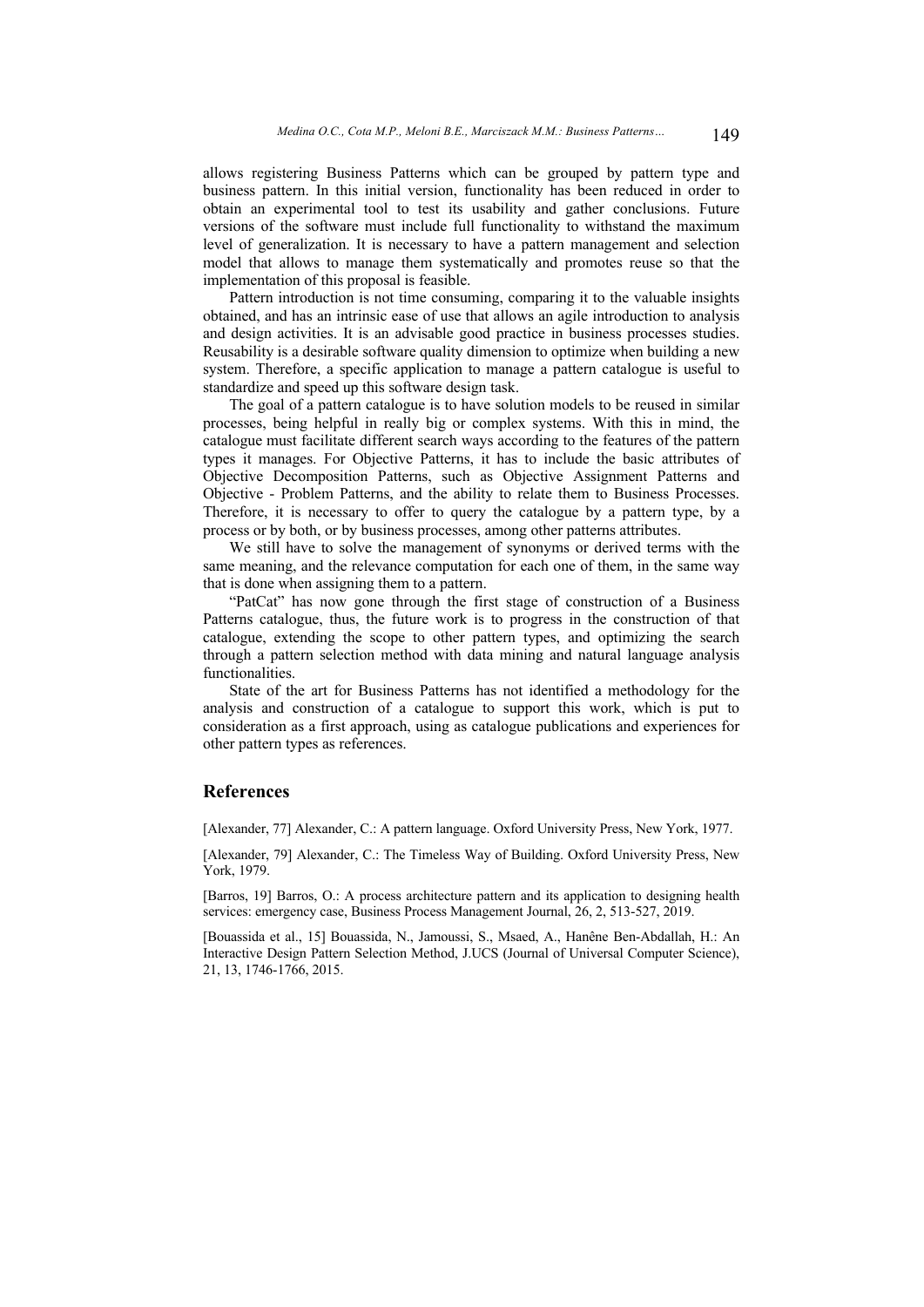[CLAD, 15] CLAD Centro Latinoamericano de Administración para el Desarrollo: Cartas Iberoamericanas del CLAD, Secretaría de la Función Pública de la República del Paraguay, 2015.

[Cortés Bravo et al., 16] Cortés Bravo, C.A., Abud Figueroa, M.A., Romero Torres, C., & Peláez Camarena, G.: Propuesta de un Catálogo de Patrones de Escenario para la Definición de Requisitos, ReCIBE Revista electrónica de Computación, Informática, Biomédica y Electrónica, Año 5, 1, 52, 2016.

[Eriksson and Penker, 00] Eriksson, H.-E. & Penker, M.: Business Modeling with UML: Business Patterns at Work, OMG Press, 2000.

[Estrada et al., 18] Estrada, E., Maciel, R., Peña Pérez Negrón, A., López Lara, G., Larios, V., Ochoa, A.: Framework for the Analysis of Smart Cities Models, in Mejia, J. et al. (Ed.): Trends and Applications in Software Engineering. Proceedings of the 7th International Conference on Software Process Improvement (CIMPS 2018), 261–269, Springer, 2018.

[Gamma, 94] Gamma, E., Helm, R., Johnson, R., Vlissides, J.: Design Pattern - Elements of Reusable Object-Oriented Software. Addison Wesley, 1994.

[Genero Bocco et al., 14] Genero Bocco, M., Cruz-Lemus J.A., Piattini Velthuis, M.G.: Métodos de investigación en ingeniería de software, Ed. Ra-ma, 2014.

[Marciszack et al., 18] Marciszack, M.M., Moreno, J.C., Sánchez, C.E., Medina, O.C., Delgado, A.F., Castro, C.S.: Patrones en la construcción del Modelo Conceptual para sistemas de información, Editorial edUTecNe, Universidad Tecnológica Nacional, 2018.

[Medina et al., 18a] Medina, O.C., Marciszack, M.M., Groppo, M.A.: Aproximación Descriptiva a las Buenas Prácticas de Gobierno Electrónico y a su incorporación en el Modelado Conceptual de Sitios Web Públicos de Argentina, Revista Tecnología y Ciencia, 31, 99-110, Universidad Tecnológica Nacional, 2018.

[Medina et al., 18b] Medina, O.C., Marciszack, M.M., Groppo, M.A.: Un Modelo de Análisis para aplicación de patrones de Buenas Prácticas en el Modelado Conceptual de Gobierno Electrónico, in proceedings of WICC 2018, Red UNCI y UNNE Universidad Nacional del Nordeste, 2018.

[Medina et al., 18c] Medina, O.C., Marciszack, M.M., Groppo, M.A.: Proposal for the patterns definition based on good practices for the electronic government systems development, in proceedings of CISTI 2018 – 13th Iberian Conference on Information Systems and Technologies, 2018.

[Medina et al., 18d] Medina, O.C., Pérez Cota, M., Marciszack, M.M., Martin, S.M., Pérez, N., Dean, D.D.: Conceptual Modeling of a Mobile App for Occupational Safety Using Process and Objectives Patterns, in Trends and Applications in Software Engineering. Proceedings of the 7th International Conference on Software Process Improvement (CIMPS 2017), 186-195, Springer, 2018.

[Medina et al., 18e] Medina, O.C., Cánepa, P.A., Gruppo, M.O., Groppo, M.A.: Un caso de estudio de patrones de Gobierno Electrónico para gestión de consultas de ciudadanos, in proceedings of CONAIISI 2018, Red RIISIC, CONFEDI y Universidad CAECE, 2018.

[Medina et al., 19] Medina, O.C., Groppo, M.A., Marciszack, M.M.: Una aproximación a la definición de Patrones a partir de Buenas Prácticas para el desarrollo de sistemas de Gobierno Electrónico, in Actas de Jornadas y Eventos Académicos de UTN (AJEA), 4, 274-278, Universidad Tecnológica Nacional, 2019.